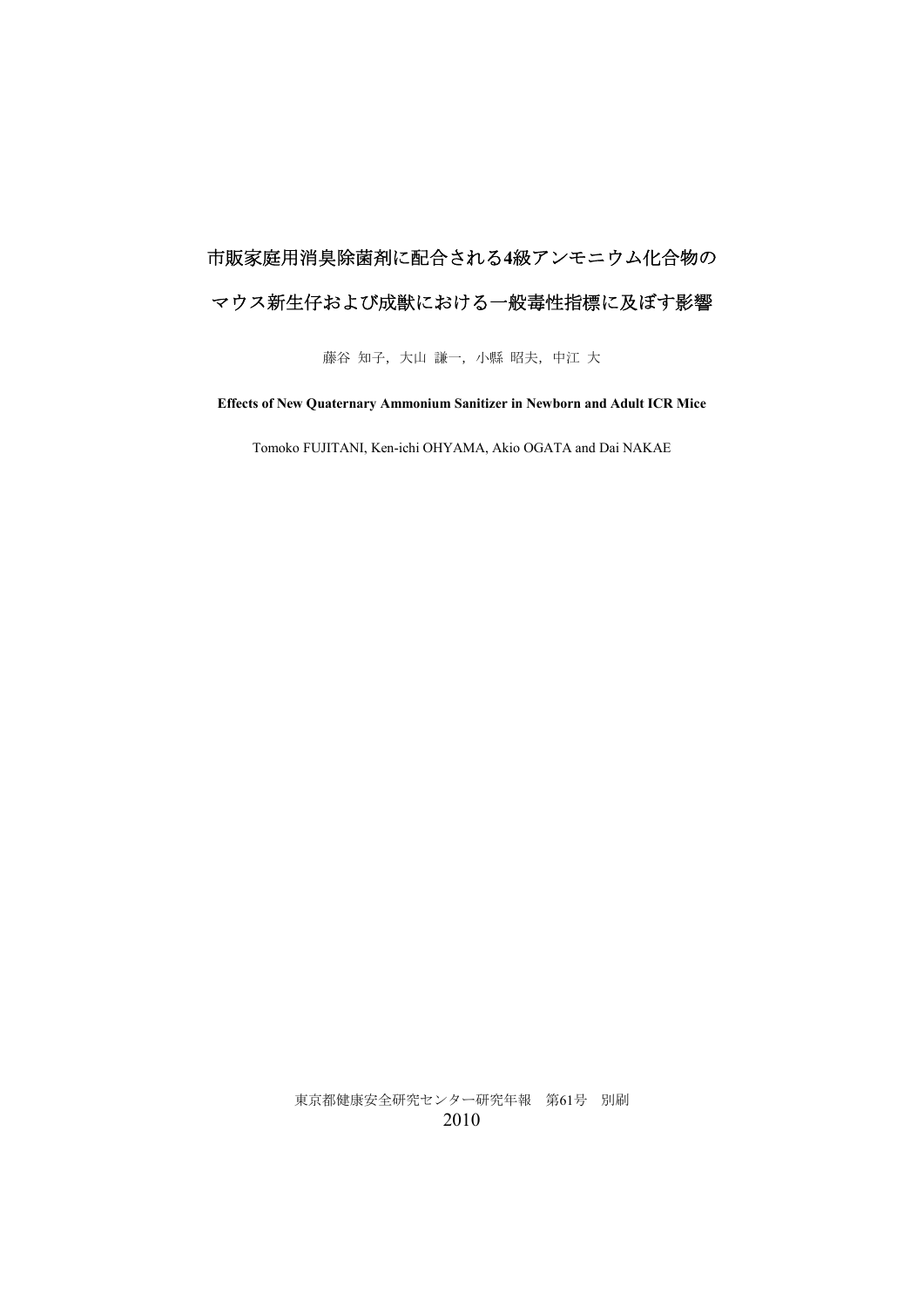# [ 研究年報 第 **61** 号(**2010**) 正誤表 **Errata** ]

東京健安研セ年報 *Ann. Rep. Tokyo Metr. Inst. Pub. Health*, **61**, 363-370, 2010

# 市販家庭用消臭除菌剤に配合される **4** 級アンモニウム化合物の

# マウス新生仔および成獣における一般毒性指標に及ぼす影響

**Effects of New Quaternary Ammonium Sanitizer in Newborn and Adult ICR Mice** 

page 363 キーワード (Japanese keywords) [誤 Error] 新生児

[正 Correct] 新生仔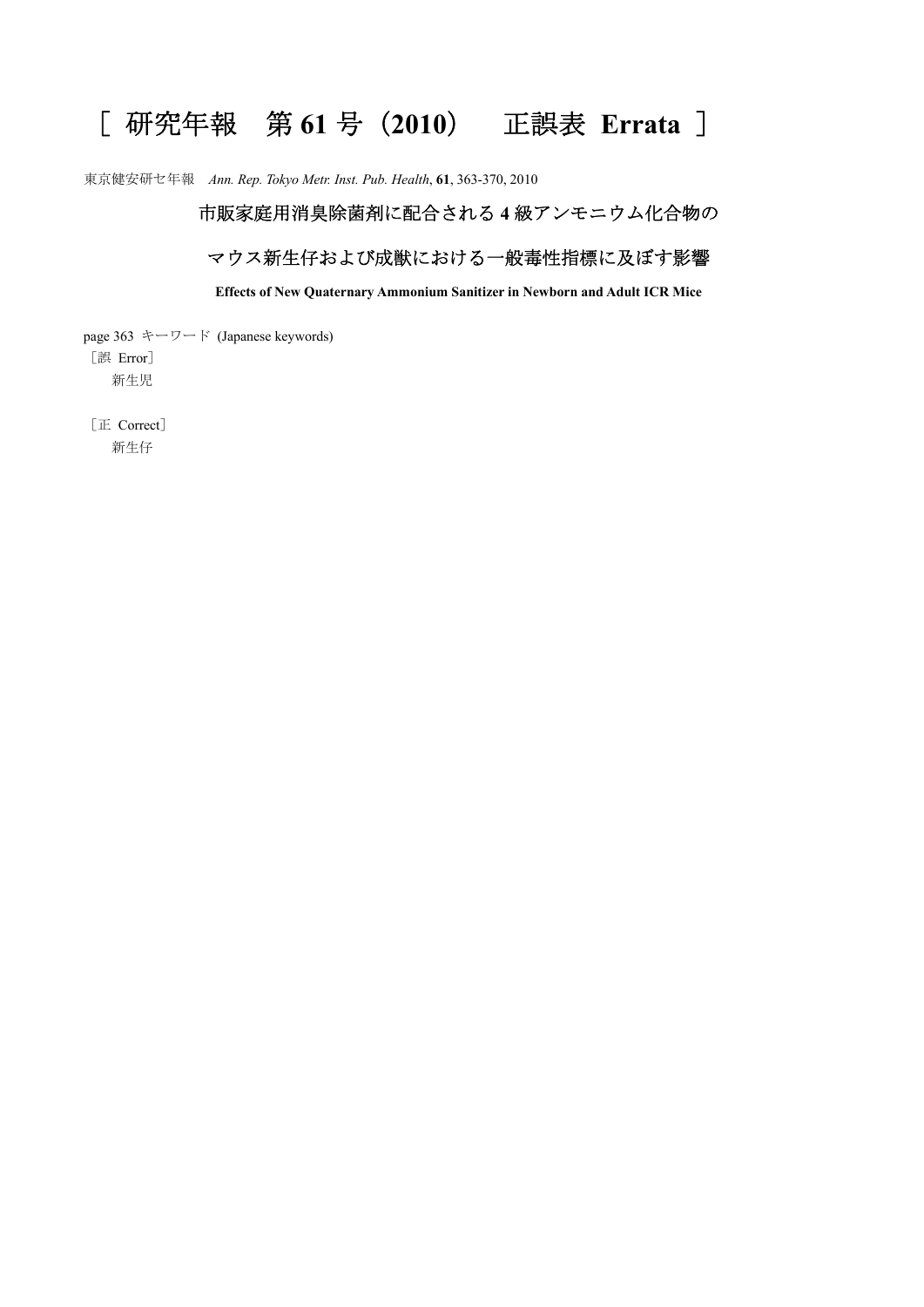# 市販家庭用消臭除菌剤に配合される **4** 級アンモニウム化合物の

# マウス新生仔および成獣における一般毒性指標に及ぼす影響

藤 谷 知 子\*,大 山 謙 一\*,小 縣 昭 夫\*\*,中 江 大\*\*

市販家庭用消臭除菌剤に配合される 4 級アンモニウム系殺菌剤(通称 QUAT),*N*-Alkyl (60% C14, 30% C16, 5% C12, 5% C18) dimethylbenzyl ammonium chloride と *N*-Alkyl (68% C12, 32% C14) dimethyl ethylbenzyl ammonium chloride の等量混合物, の安全性をマウス新生仔と成獣で検討した. 新生仔には, 0(対照群),1.25,2.5 あるいは 5.0 mg/kg 体重を生後 0 日から,成獣には,0,2.5,5.0 あるいは 10.0 mg/kg 体重を13週齢から、連続して21日間経口投与した.投与期間中の体重と摂餌量を測定し、投与終了後 に解剖し,主要臓器重量測定,血球検査および血液生化学検査を行った.

新生仔においては,雌雄の投与群で用量に相関性して有意な死亡率の増加が見られた.また,雌雄の 5.0 mg/kg 群の肝臓の実重量および相対重量,雄の 5.0 mg/kg 群の脾臓の実重量および相対重量と胸腺の 実重量,雌の 5.0 mg/kg 群の卵巣の実重量が,対照群に比べて軽かった. 血液生化学検査では,雌雄の 2.5 mg/kg 群と雄の 5.0 mg/kg 群の尿酸値が低下し,雌雄の 2.5 mg/kg 群と 5.0 mg/kg 群の血糖値が上昇し ていた.成獣においては,雌の 10.0 mg/kg 群の脾臓重量の低下,雄の 5.0 mg/kg 群と 10.0 mg/kg 群の平 均血球容積の低下,雄の 10.0 mg/kg 群の平均血球ヘモグロビン量の低下,および,雌の 10.0 mg/kg 群の クレアチニン値の上昇が見られた. 本実験の結果, QUAT のマウス新生仔の肝臓への影響が, 成獣より 敏感に認められた.

キーワード:除菌剤, 4級アンモニウム化合物, QUAT, マウス, 新生児

### はじめに

近年,アレルギー疾患の増加や清潔志向の高まりに対応 して,ハウスダスト除去や除菌効果をうたった家電製品や 家庭用品がさかんに開発·販売されている. そのような家 庭用品の中に,液剤を室内の布製品に直接噴霧する製品が ある.家庭用品の安全性に関して,厚生労働省は,「有害物 質を含有する家庭用品の規制に関する法律」において、家 庭用品中の有害成分 20 物質の規制基準を設定し,また,製 造業者および輸入販売業者は,自社製品の健康影響を把握 し,健康被害の防止に努めなければならないと定めている. しかし,家庭用品の使用は消費者の良識に任されており, 使用実態が,製造者の認識の範囲を越えた場合には,製品 に含まれる成分による健康被害が起きる可能性がある. 特 に化学物質に対する感受性の高い新生児期における曝露に ついては,遅延毒性や発育障害を含め,安全性の検討が入 念になされるべきと考える.

「ハウスダスト除去」を目的とした一般家庭向け噴霧型 製品のうち,毒性に関する情報が得られない数点について 安全性試験を実施したところ1-3),除菌剤を含む表示のある 製品 $A^{1}$ および $B^{2}$ を連続経口投与されたマウス新生仔で, 死亡,体重増加の抑制や臓器重量の低下などの影響が見ら れた.今回,製品Aに含まれる除菌成分の4級アンモニウム 化合物(通称QUAT)を用いて,マウス新生仔および成獣での 一般生体影響試験を行い,結果が得られたので報告する.

# 実 験 方 法

#### **1.** 被検物質

使用した QUAT は,4.5%液,*N*-Alkyl (60% C14, 30% C16, 5% C12, 5% C18) dimethylbenzyl ammonium chloride 2.25%お よび *N*-Alkyl (68% C12, 32% C14) dimethyl ethylbenzyl ammonium chloride 2.25%含有,をエコア㈱(東京,立川) から購入した. 製品の性状は粘性のない液体で、振り混ぜ ると泡立ち,わずかに薬品臭がした.製品の容器に記載さ れていた成分は上記のみで,容器本体の表示では,「50 倍 希釈して食器類や布製品の除菌に用いる」とあった.

製品は pH 11 であったので、塩酸で中和して、投与に用 いた.

#### **2.** 動物

ICR マウス(Crlj:CD1,日本チャールスリバー)雌雄を 5 週齢で購入し,1 匹/ケージに収容し,室温 23±1°C,相対 湿度 55±5%,1 日 12 時間照明の飼育室で,水と餌(日本 クレア製 CE2)を自由に摂取させて飼育した. 10 週齢で雌 雄を 2:1 で夜間同居により交配した.同一日に出生した新 生仔はすべて集め,出産した雌(母親)1 匹に,新生仔雄 4 匹と雌4匹を、新生仔の体重が均一になるように配分し,

- 東京都健康安全研究センター環境保健部生体影響研究科 169-0073 東京都新宿区百人町 3-24-1
- \*\* 東京都健康安全研究センター環境保健部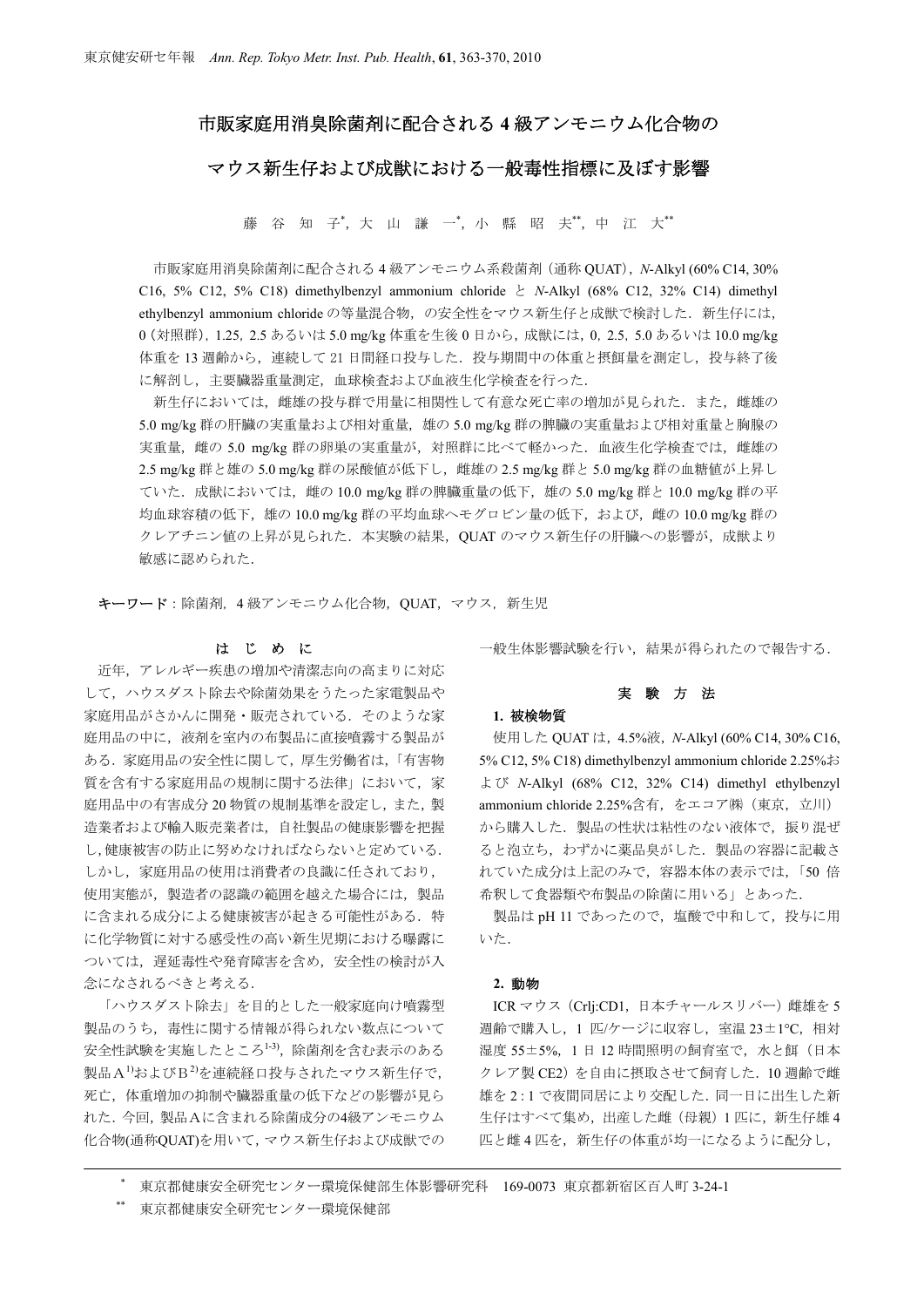哺育させた (1群の母親 8 匹, 新生仔雌雄各々32 匹). 交配に用いた雄と交配しなかった雌を成獣投与実験に用

いた (1群 5 匹).

## **3.** 投与実験と検査

新生仔の,投与容量は,対照群も投与群も一律に,体重 1 kg 当り 5 mL (体重 1 g 当り 5 μL) とした. 予備実験にお いて 10 mg/kg 体重以上の投与は新生仔の大多数が死亡し たので、最小影響量を求めるために、投与量を0(対照群: 純水), 1.25, 2.5 あるいは 5.0 mg QUAT/kg 体重とした. 検 体は,上記の投与量になるように純水で希釈した溶液を, 先端にシリコンゴムチューブを被せたマイクロシリンジを 用いて,生後 0 日から毎日,連続して 21 日間,新生仔に直 接経口投与した.投与期間中,毎日,母親と新生仔の体重 測定と一般症状観察,および,新生仔の耳介分離,毛生, 門歯萌出,眼瞼開裂の観察を行った.また、母親1匹,新 生仔雄 4 匹と新生仔雌 4 匹を飼育するケージ毎に、餌の消 費量を毎日測定した.最終投与日の翌日,新生仔の約半分 (母親 4 匹が哺育した新生仔)を無作為に選び,エーテル 麻酔下で下腿動脈から EDTA2K 処理管に採血し,放血屠殺 後,解剖した.

成獣の投与容量は,対照群も投与群も一律に,体重 1 kg 当り 10 mL とした. 投与量は、予備実験で死亡が見られな かった 10 mg/kg 体重を最高用量とし,最小影響量を求める ために,0(対照群:純水),2.5,5.0 あるいは 10.0 mg QUAT/kg

体重とし,上記の投与量になるように純水で希釈した溶液 を,胃ゾンデを用いて 21 日間連続して経口投与した.投与 期間中,毎日,体重および餌の消費量の測定と一般症状観 察を行い,最終投与日の翌日,エーテル麻酔下で下腿動脈 から EDTA2K 処理管に採血し、放血屠殺後、解剖した.

動物の飼育および実験はすべて,当センター動物実験委 員会の倫理指針に従って行った.

新生仔,成獣とも,肝臓,腎臓,脾臓,心臓,肺,胸腺, 副腎,精巣あるいは卵巣を採取秤量した.血球計数機 (Sysmex KX-21NV)を用いて,血液の白血球数(WBC), 赤血球数(RBC),ヘモグロビン濃度(Hb),ヘマトクリッ ト値(PCV)および血小板数(Plt)を測定し、平均血球容 量 (MCV), 平均血球ヘモグロビン量 (MCH) および平均 血球ヘモグロビン濃度 (MCHC) を算出した. また、血液 塗抹標本を作製し,血漿を分離して-20°C で保存した.

血液塗抹標本は,メイグリュンワルド/ギムザ染色後,光 学顕微鏡下で白血球百分率の算出と血球形態観察を行った. 血漿は,血清生化学自動分析装置(東芝 TBA-120FR)で, L-aspartate 2-oxoglutarate aminotransferase (AST), L-alanine 2-oxoglutarate aminotransferase ( $ALT$ ),  $\gamma$ -Glutamyl transpeptidase (GGT),総コレステロール(TCHO),高密 度リポプロテインコレステロール(HDL-C),中性脂肪(TG), 尿酸 (UA), 血糖 (GLU), 尿素窒素 (UN) およびクレア チニン(CRE)を測定した.

|                                    | Dose (mg/kg body wt)        | $0.$ (control)        | 1.25                  | 2.5                   | 5.0                     |
|------------------------------------|-----------------------------|-----------------------|-----------------------|-----------------------|-------------------------|
| <b>Males</b>                       |                             |                       |                       |                       |                         |
| Initial body weight (g)            |                             | $1.73 \pm 0.10$ (32)  | $1.75 \pm 0.11$ (28)  | $1.75 \pm 0.10$ (32)  | $1.78 \pm 0.09$ (32)    |
| Final body weight (g)              |                             | $14.99 \pm 1.46(32)$  | $15.20 \pm 2.19(18)$  | $16.20 \pm 2.08$ (24) | $14.40 \pm 2.10(19)$    |
| Mortality (died/all) <sup>1)</sup> |                             | $0\% (0/32)$          | $36\% (10/28)$ ***    | $25\% (8/32)$ **      | $41\% (13/32)$ ***      |
| Mean days of                       | ear detachment              | $3.81 \pm 0.54$ (32)  | $3.90 \pm 0.64$ (20)  | $3.92 \pm 0.50$ (24)  | $3.95 \pm 0.38$ (21)    |
|                                    | fur appearance              | $6.56 \pm 0.62$ (32)  | $6.63 \pm 0.60$ (19)  | $6.58 \pm 0.50$ (24)  | $6.79 \pm 0.42$ (19)    |
|                                    | incisor eruption            | $9.81 \pm 0.74$ (32)  | $9.84 \pm 0.69$ (19)  | $9.63 \pm 0.58$ (24)  | $9.63 \pm 0.42$ (19)    |
|                                    | eye opening                 | $13.50 \pm 0.62$ (32) | $13.39 \pm 0.70$ (18) | $13.29 \pm 0.46(24)$  | $13.44 \pm 0.51(18)$    |
| <b>Females</b>                     |                             |                       |                       |                       |                         |
| Initial body weight (g)            |                             | $1.71 \pm 0.09$ (32)  | $1.72 \pm 0.09$ (28)  | $1.70 \pm 0.09$ (32)  | $1.72 \pm 0.09$ (32)    |
| Final body weight (g)              |                             | $14.59 \pm 1.33$ (28) | $14.85 \pm 1.80$ (23) | $15.05 \pm 1.08$ (20) | $13.00 \pm 1.83$ (21)** |
| Mortality (died/all) <sup>1)</sup> |                             | $10\% (3/31)^{2}$     | $18\% (8/28)$         | $38\% (12/32)$ **     | $34\% (11/32)^*$        |
|                                    | Mean days of ear detachment | $3.93 \pm 0.53$ (29)  | $3.88 \pm 1.60$ (25)  | $3.95 \pm 0.22$ (21)  | $3.78 \pm 0.42$ (23)    |
|                                    | fur appearance              | $6.52 \pm 0.57$ (29)  | $6.64 \pm 0.49$ (25)  | $6.57 \pm 0.51$ (21)  | $6.83 \pm 0.49$ (23)    |
|                                    | incisor eruption            | $9.69 \pm 0.85$ (29)  | $10.16 \pm 0.69$ (25) | $9.80 \pm 0.52$ (20)  | $9.91 \pm 0.51$ (23)    |
|                                    | eye opening                 | $13.62 \pm 0.62$ (29) | $13.43 \pm 0.66$ (23) | $13.50 \pm 0.51(20)$  | $13.64 \pm 0.66$ (22)   |
|                                    |                             |                       |                       |                       |                         |

Table 1. Effects of QUAT on growing of male and female newborn ICR mice given orally on postnatal days 0 to 20

Values are mean  $\pm$  SD for numbers of pups indicated in the bracket.

That marked with asterisk differ significantly (\*, \*\* or \*\*\*: p<0.05, 0.01 or 0.001) from that of control (0.0 mg/kg b.w.) group.

<sup>1)</sup>: The mortality increased dose-dependently and significantly in male ( $p$ <0.001) and female ( $p$ <0.05) dosed groups compared with the control (0.0 mg/kg b.w.) group.

<sup>2)</sup>: One female pup in the control group accidentally died at the end of administration.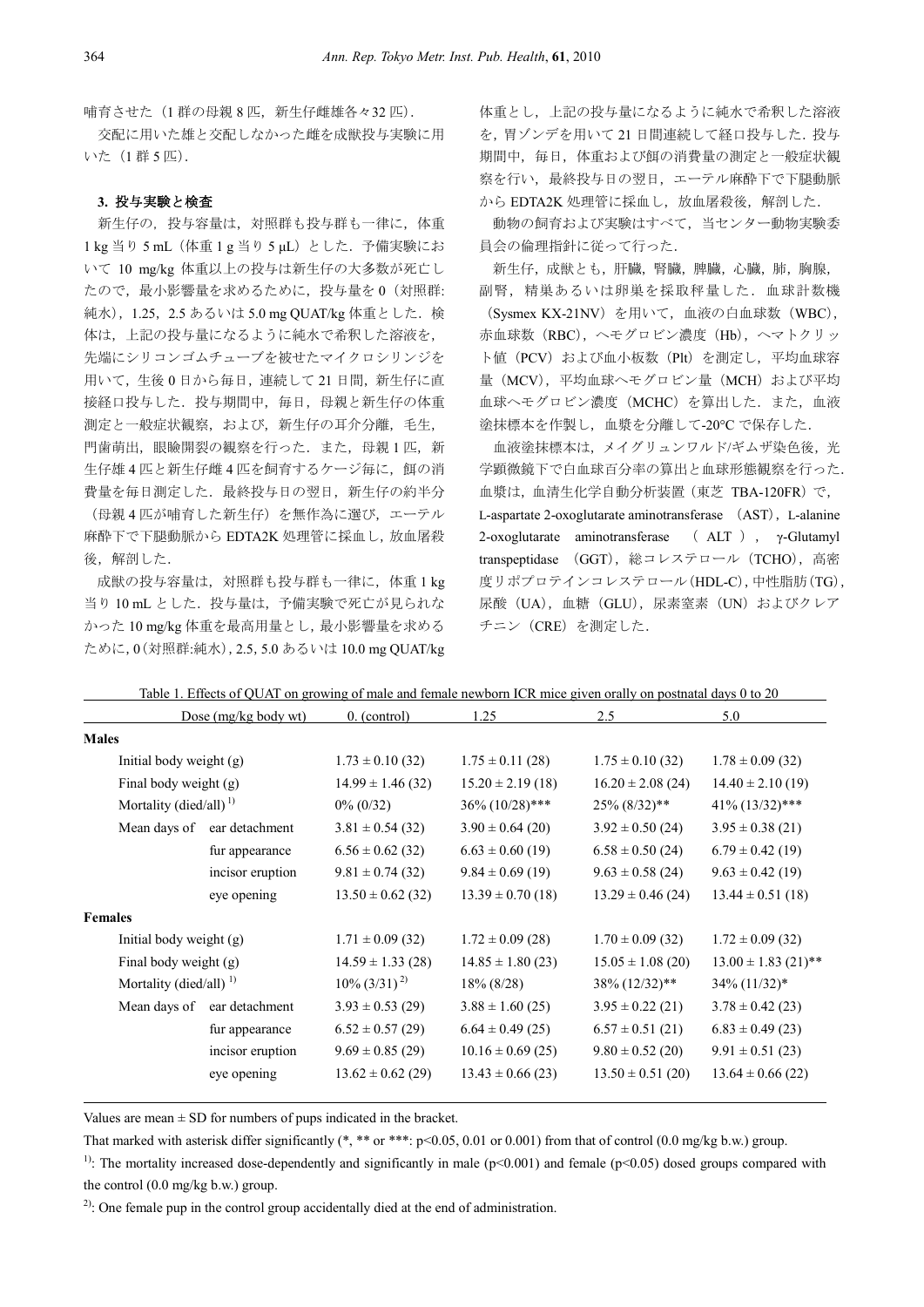## **4.** 統計学的処理

対照群(0 mg/kg 体重投与群)と投与群の有意差の検定 は、Scheffe の多重比較検定および Fisher's exact 検定あるい は χ 二乗検定を用いた.

# 結 果

# **1.** 新生仔

投与開始 2 日後に, 1.25 mg/kg 投与群の母親 1 匹が, 摂

餌量および摂水量が激減し(原因不明),親仔とも体重が顕 著に低下したので、試験から除外した. その他の母親の哺 育状況は,投与終了まで,良好であった.投与開始後 6 日 から 14 日まで, 5.0 mg/kg 投与群の母親の体重が,散発的 に(連続でなく),対照群より有意に低かった.投与開始後 6日および 18 日の 1.25 mg/kg 投与群の実摂餌量, 投与開 始後 4,6,18,20 および 21 日の 2.5 mg/kg 投与群の実摂 餌量,および,投与開始後 3 から 7,9,11,17 から 21 日

|--|

| Dose (mg/kg body wt)          | $0$ (control)     | 1.25              | 2.5               | 5.0                  |
|-------------------------------|-------------------|-------------------|-------------------|----------------------|
| <b>Males</b><br>$\mathbf n$   | 16                | 13                | 15                | 12                   |
| Body weight (g)               | $15.11 \pm 0.99$  | $15.84 \pm 1.75$  | $15.31 \pm 2.08$  | $13.74 \pm 1.30$     |
| Liver $(mg)$                  | $865.4 \pm 105.5$ | $871.0 \pm 111.7$ | $825.6 \pm 144.9$ | $679.3 \pm 67.9$ **  |
| $(mg/100 g$ body wt)          | $5717 \pm 470$    | $5493 \pm 284$    | $5362 \pm 341$    | $5062 \pm 363$ ***   |
| Kidney (mg)                   | $217.5 \pm 20.5$  | $230.0 \pm 30.2$  | $219.5 \pm 25.3$  | $201.3 \pm 17.1$     |
| $(mg/100 g$ body wt)          | $1439 \pm 77$     | $1451 \pm 91$     | $1441 \pm 99$     | $1472 \pm 132$       |
| Spleen (mg)                   | $115.3 \pm 17.0$  | $116.7 \pm 28.7$  | $110.1 \pm 30.2$  | $80.8 \pm 14.2$ **   |
| $(mg/100 g$ body wt)          | $766 \pm 122$     | $731 \pm 136$     | $709 \pm 144$     | $595 \pm 129*$       |
| Thymus (mg)                   | $84.0 \pm 13.9$   | $85.6 \pm 9.0$    | $75.8 \pm 19.9$   | $67.1 \pm 11.6*$     |
| $(mg/100 g$ body wt)          | $559 \pm 102$     | $543 \pm 57$      | $491 \pm 95$      | $488 \pm 72$         |
| Heart (mg)                    | $73.4 \pm 6.7$    | $77.3 \pm 6.8$    | $73.0 \pm 8.9$    | $66.3 \pm 4.6$       |
| $(mg/100 g$ body wt)          | $486 \pm 36$      | $490 \pm 33$      | $478 \pm 33$      | $485 \pm 38$         |
| Lung $(mg)$                   | $127.7 \pm 9.8$   | $136.8 \pm 17.5$  | $131.2 \pm 13.3$  | $124.2 \pm 7.4$      |
| $(mg/100 g$ body wt)          | $847 \pm 64$      | $870 \pm 138$     | $865 \pm 85$      | $911 \pm 99$         |
| Adrenal grands (mg)           | $3.6 \pm 0.7$     | $3.6 \pm 0.6$     | $3.5 \pm 0.6$     | $3.4 \pm 0.6$        |
| $(mg/100 g$ body wt)          | $23.7 \pm 5.4$    | $22.9 \pm 3.4$    | $23.0 \pm 4.1$    | $24.7 \pm 4.4$       |
| Testis (mg)                   | $72.7 \pm 9.3$    | $72.4 \pm 7.7$    | $74.6 \pm 12.9$   | $67.4 \pm 13.8$      |
| $(mg/100 g$ body wt)          | $483 \pm 66$      | $461 \pm 59$      | $487 \pm 49$      | $488 \pm 84$         |
| <b>Females</b><br>$\mathbf n$ | 13                | 13                | 15                | 13                   |
| Body weight (g)               | $14.55 \pm 0.96$  | $15.04 \pm 1.68$  | $14.81 \pm 1.07$  | $13.24 \pm 1.58$     |
| Liver $(mg)$                  | $789.6 \pm 66.3$  | $771.0 \pm 105.1$ | $733.7 \pm 82.0$  | $638.1 \pm 88.9$ *** |
| $(mg/100 g$ body wt)          | $5427 \pm 276$    | $5128 \pm 396$    | $4945 \pm 251$ ** | $4814 \pm 277$ ***   |
| Kidney (mg)                   | $206.5 \pm 20.3$  | $222.8 \pm 29.9$  | $214.2 \pm 19.6$  | $197.3 \pm 16.9$     |
| $(mg/100 g$ body wt)          | $1420 \pm 103$    | $1487 \pm 174$    | $1448 \pm 107$    | $1500 \pm 130$       |
| Spleen (mg)                   | $111.2 \pm 36.1$  | $103.8 \pm 23.2$  | $98.6 \pm 19.0$   | $99.7 \pm 28.0$      |
| $(mg/100 g$ body wt)          | $763 \pm 242$     | $687 \pm 106$     | $663 \pm 103$     | $751 \pm 190$        |
| Thymus (mg)                   | $80.8 \pm 9.2$    | $81.3 \pm 17.6$   | $87.3 \pm 12.2$   | $68.2 \pm 18.1$      |
| $(mg/100 g$ body wt)          | $555 \pm 46$      | $537 \pm 79$      | $589 \pm 69$      | $508 \pm 96$         |
| Heart (mg)                    | $68.8 \pm 5.7$    | $71.9 \pm 7.7$    | $71.9 \pm 5.4$    | $65.3 \pm 5.5$       |
| $(mg/100 g$ body wt)          | $474 \pm 34$      | $479 \pm 30$      | $486 \pm 28$      | $496 \pm 42$         |
| Lung $(mg)$                   | $125.1 \pm 10.2$  | $132.2 \pm 10.4$  | $133.6 \pm 7.7$   | $123.8 \pm 10.4$     |
| $(mg/100 g$ body wt)          | $860 \pm 48$      | $883\pm55$        | $904 \pm 39$      | $940 \pm 61$ **      |
| Adrenal (mg)                  | $4.1 \pm 0.6$     | $3.7 \pm 0.7$     | $4.4 \pm 0.7$     | $3.8 \pm 0.8$        |
| $(mg/100 g$ body wt)          | $27.9 \pm 4.5$    | $24.4 \pm 3.8$    | $29.5 \pm 4.7$    | $29.4 \pm 7.9$       |
| Ovary (mg)                    | $4.8 \pm 1.0$     | $3.8\pm0.8$       | $4.4 \pm 1.1$     | $3.5 \pm 1.2*$       |
| $(mg/100 g$ body wt)          | $32.7 \pm 6.7$    | $25.6 \pm 4.7$    | $29.4 \pm 7.2$    | $25.9 \pm 8.4$       |

Values are mean  $\pm$  SD for numbers of pups presented in the top line.

That marked with asterisk differ significantly (\*, \*\* or \*\*\*: p<0.05, 0.01 or 0.001) from that of the control (0 mg/kg body wt.) group.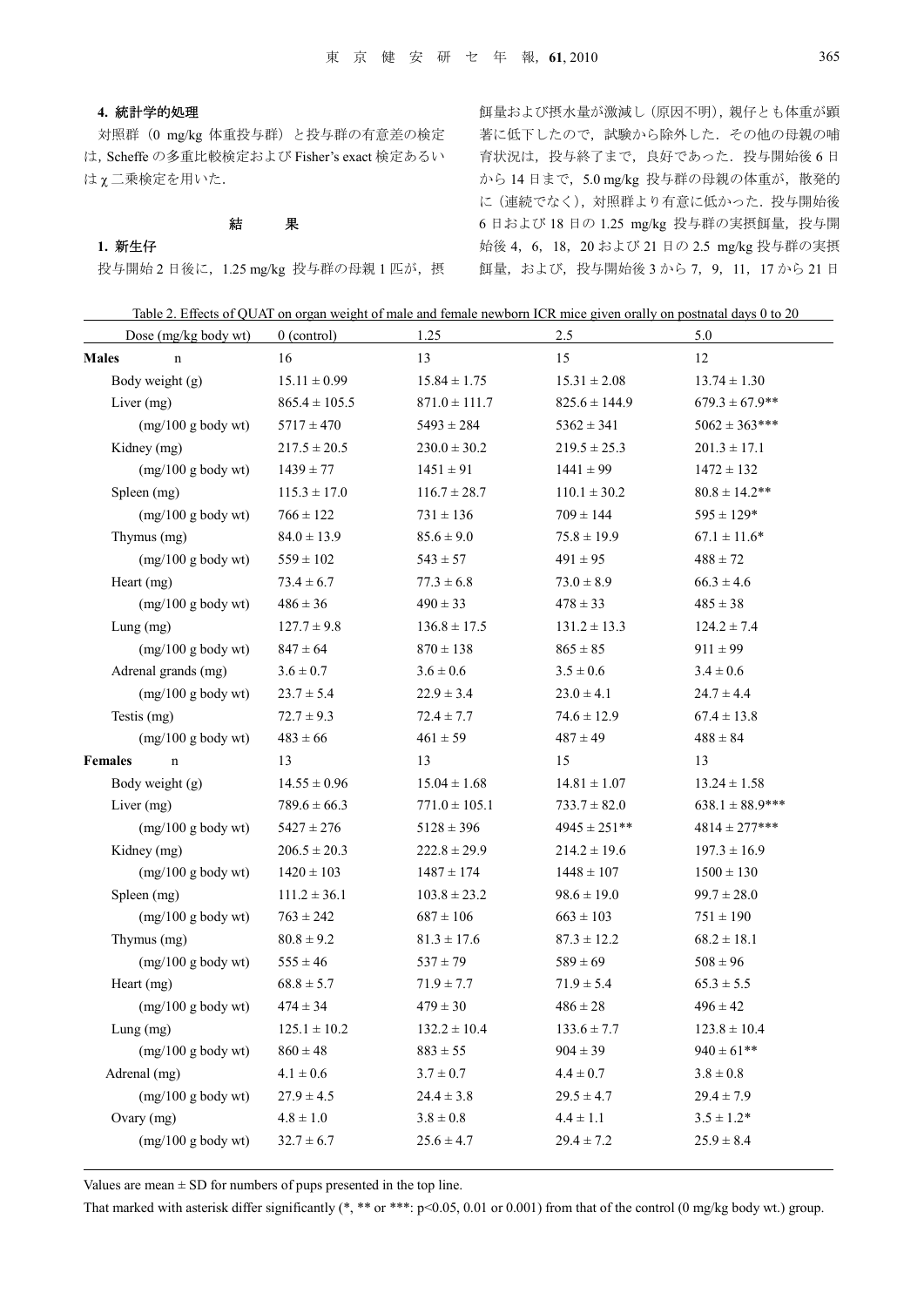|                                           |                                          |                                   | Table 3. Effects of QUAT on hematology and clinical chemistry in newborn ICR mice given orally on postnatal days 0 to 20 |                    |                     |                      |                     |                          |
|-------------------------------------------|------------------------------------------|-----------------------------------|--------------------------------------------------------------------------------------------------------------------------|--------------------|---------------------|----------------------|---------------------|--------------------------|
|                                           | Males                                    |                                   |                                                                                                                          |                    | Females             |                      |                     |                          |
| Dose(mg/kg body wt)                       | $0$ (control)                            | 1.25                              | 2.5                                                                                                                      | $\overline{5}0$    | $0$ (control)       | 1.25                 | 2.5                 | 5.0                      |
| $\mathbf{a}$<br>Hematology                | $\overline{16}$                          | $\mathbb{C}$                      |                                                                                                                          |                    | $\mathbf{r}$        | $\overline{1}$       | $\overline{z}$      | $\mathbf{r}$             |
| WBC $(x10^2/\mu L)$                       | $34.5 \pm 6.9$                           | $39.3 \pm 10.7$                   | $41.1 \pm 11.3(14)$                                                                                                      | $44.0 \pm 14.7$    | $39.3 \pm 10.5$     | $37.7 \pm 10.5$      | $35.3 \pm 10.5(13)$ | $31.7 \pm 11.0$          |
| Lymphocyte (%)                            | $57.9 \pm 11.8 \, (15)$                  |                                   | $61.3 \pm 13.7(14)$                                                                                                      | $53.8 \pm 9.3$     | $601 \pm 15.1(9)$   | $65.7 \pm 8.3$ (10)  | $65.4 \pm 8/4$ (13) | $65.2 \pm 9.7$           |
| Neutrocyte (%)                            | $30.1 \pm 8.7(15)$                       | $59.9 \pm 11.4$<br>$30.2 \pm 8.8$ | $31.4 \pm 12.4(14)$                                                                                                      | $33.2 + 5.2$       | $31.2 \pm 13.6(9)$  | $27.9 \pm 7.0$ (10)  | $28.5 \pm 6.7(13)$  | $29.0 + 8/3$             |
| Monocyte (%)                              | $4.8 \pm 2.8(15)$                        | $3.9 \pm 1.9$                     | $2.8 \pm 1.7 (14)$                                                                                                       | $5.6 \pm 2.6$      | $5.1 \pm 4.2(9)$    | $3.6 \pm 2.6(10)$    | $3.3 \pm 2.9$ (13)  | $2.8 \pm 1.4$            |
| Eosinocyte (%)                            | $6.5 \pm 3.6 (15)$<br>$0.7 \pm 0.8 (15)$ | $5.2 \pm 5.4$<br>$0.7 \pm 1.1$    | $4.4 \pm 2.0(14)$                                                                                                        | $6.6 \pm 6.3$      | $3.4 \pm 2.5(9)$    | $2.7 \pm 1.9$ (10)   | $3.2 \pm 2.2$ (13)  | $3.0 \pm 2.8$            |
| Basocyte (%)                              |                                          |                                   | $0.1 \pm 0.4$ (14)                                                                                                       | $0.9 + 1.2$        | $0.1 + 0.3(9)$      | $0.1 \pm 0.3$ (10)   | $0.0 \pm 0.0$ (13)  | $0.0 + 0.0$              |
| RBC (x10 <sup>4</sup> /µL)                | $665 \pm 99$                             | $664 \pm 113$                     | $(61)$ $24 = 23$                                                                                                         | $655 \pm 71$       | $672 + 71$          | $687 \pm 82$         | $649 \pm 38$        | $644 \pm 71$             |
| Hb (g/dL)                                 | $12.4 \pm 1.6$                           | $12.6 \pm 2.0$                    | $12.4 \pm 1.2$ (14)                                                                                                      | $12.0 \pm 1.3$     | $12.4 \pm 2.0$      | $12.5 \pm 1.6$       | $11.8 \pm 0.4$ (13) | $11.7 \pm 1.2$           |
| $\mathrm{PCV} \left( \text{96} \right)$   | $40.2 \pm 6.1$                           | $39.7 \pm 6.4$                    | $(140 + 4.7)(14)$                                                                                                        | $38.8 \pm 4.1$     | $40.8 \pm 4.7$      | $40.7 + 5.3$         | $38.2 \pm 1.7$      | $38.0 + 3.6$             |
| $MCV$ (fL)                                | $60.5 \pm 2.3$                           | $59.9 \pm 1.5$                    | $59.7 \pm 1.2$                                                                                                           | $59.3 \pm 2.1$     | $60.7 \pm 2.3$      | $59.1 \pm 1.4$       | $58.7 \pm 1.8(15)$  | $59.1 \pm 2.2$           |
| MCH (pg)                                  | $18.7 \pm 0.8$                           | $19.1 \pm 0.7$                    | $18.3 \pm 1.1$                                                                                                           | $18.3 \pm 0.7$     | $18.5 \pm 1.7$      | $18.2 \pm 1.4$       | $18.4 \pm 0.8$      | $18.2 \pm 0.7$           |
| MCHC (g/dL)                               | $30.9 \pm 1.0$                           | $31.8 \pm 1.1$                    | $30.5 \pm 1.7$                                                                                                           | $30.9 \pm 0.5$     | $30.5 \pm 2.5$      | $30.9 \pm 2.3$       | $31.3 \pm 1.4$      | $30.8 \pm 0.7$           |
| Platelet (x10 <sup>4</sup> /µL)           | $63.3 \pm 25.9$ (15)                     | $66.3 + 31.0$                     | $64.7 \pm 29.0$ (14)                                                                                                     | $74.4 \pm 33.3$    | $75.1 \pm 34.9$     | $87.5 \pm 36.3(12)$  | $73.5 \pm 25.8$     | $76.0 + 26.6$            |
| $\mathbf{u}$<br><b>Clinical chemistry</b> | $\frac{16}{16}$                          | $\overline{13}$                   | 15 <sub>1</sub>                                                                                                          | $\overline{12}$    | $\overline{13}$     | $\overline{13}$      | $15 \text{ }$       | $\frac{1}{2}$            |
| AST (IUL)                                 | $151 \pm 31$                             | $137 \pm 21$                      | $140 \pm 40$                                                                                                             | $138 \pm 36$       | $140 \pm 46$        | $154 \pm 31(12)$     | $144 \pm 35$        | $132 \pm 28$             |
| ALT (IU/L)                                | $29.1\pm4.8\ (15)$                       | $28.1 \pm 6.9$                    | $24.9 + 4.4$                                                                                                             | $23.9 + 6.7$       | $26.4 + 8.2$        | $25.3 \pm 6.8$ (12)  | $24.5 \pm 5.7$      | $25.3 \pm 4.9$           |
| GGT (IU/L)                                | $0.0\pm0.0$                              | $0.0\pm0.0$                       | $0.0\pm0.0$                                                                                                              | $0.0 + 0.0$        | $0.0 + 0.0(12)$     | $0.0 \pm 0.0$        | $0.0 + 0.0(13)$     | $0.0 + 0.0$              |
| TCHO (mg/dL)                              | $88.5 \pm 10.5$                          | $94.7 \pm 16.5$                   | $90.4 \pm 10.5$                                                                                                          | $98.3 \pm 18.4$    | $80.4 \pm 8.0(12)$  | $83.2 \pm 12.4$      | $75.9 \pm 10.9$     | $85.2 \pm 25.6(13)$      |
| $HDL-C$ (mg/dL)                           | $39.2 \pm 4.4 (15)$                      | $42.6 \pm 7.2$ (12)               | $39.5 \pm 4.8$                                                                                                           | $40.5 + 8.0$       | $38.8 \pm 5.3(12)$  | $35.0 \pm 5.6(12)$   | $34.9 \pm 9.4(14)$  | $36.0 \pm 120.3$ (11)    |
| TG (mg/dL)                                | $79.8 \pm 29.1$                          | $67.7 \pm 26.5$                   | $67.5 \pm 33.8$                                                                                                          | $63.1 \pm 26.8$    | $55.1 \pm 14.4(12)$ | $44.8 \pm 10.4$      | $48.1 \pm 17.7$     | $40.7 \pm 13.1$ (13)     |
| UA (mg/dL)                                | $1.35 \pm 0.51(15)$                      | $1.08 \pm 0.28$                   | $0.86 \pm 0.29***$                                                                                                       | $0.71 \pm 0.35***$ | $1.18 \pm 0.40(12)$ | $1.28 \pm 0.42$ (12) | $0.73 \pm 0.27*$    | $0.74 \pm 0.46(11)$      |
| $GLU$ (mg/ $dL$ )                         | $41.1 \pm 21.4(15)$                      | $48.8 \pm 27.5(12)$               | $83.5 \pm 21.5***$                                                                                                       | $91.3 \pm 25.5***$ | $33.4 \pm 26.5(12)$ | $54.3 \pm 23.1(12)$  | $90.2 \pm 21.9***$  | $113.5 \pm 27.2(11)$ *** |
| UN $(mg/dL)$                              | $22.8 \pm 3.3$                           | $21.4 \pm 2.3$                    | $20.3 + 3.0$                                                                                                             | $32.7 \pm 45.2$    | $21.8 \pm 3.0$ (12) | $30.5 \pm 42.3$      | $19.7 \pm 2.3(13)$  | $17.8 \pm 3.5$           |
| $CRE$ (mg/dL)                             | $0.44 \pm 0.05$                          | $0.41 \pm 0.05$                   | $0.40 \pm 0.05$                                                                                                          | $0.63 \pm 0.80$    | $0.41 \pm 0.05(12)$ | $0.59 \pm 0.81$      | $0.38 \pm 0.04(13)$ | $0.34 \pm 0.03$          |

Abbreviations: WBC=white blood cell count, RBC=red blood cell count, Hb= hemoglobin concentration, PCV=packed cell volume, MCV=mean corpuscular volume, MCH=mean corpuscular hemoglobin, MCHC=mean corpuscular hemoglobin concentration, AST= L-aspartate 2-oxoglutarate arminotransferase, ALT= L-alanine 2-oxoglutarate arminotransferase, GGT=y-Glutarnyl transprptidase, TCHO=total cholesterol, HDL-C=High Density Lipoprotein cholesterol, TG=triglyceride, UA=uric acid, GLU=glucose, UN=urea nitrogen, CRE=creatinine.

That marked with asterisk(s) differ significantly (\*, \*\* or \*\*\* p<0.05, 0.01 or 0.001) from that of the control (0.0 mg/kg b.w.) group.

Values are mean ± SD for numbers of pups presented in top line, unless otherwise indicated in the parentheses.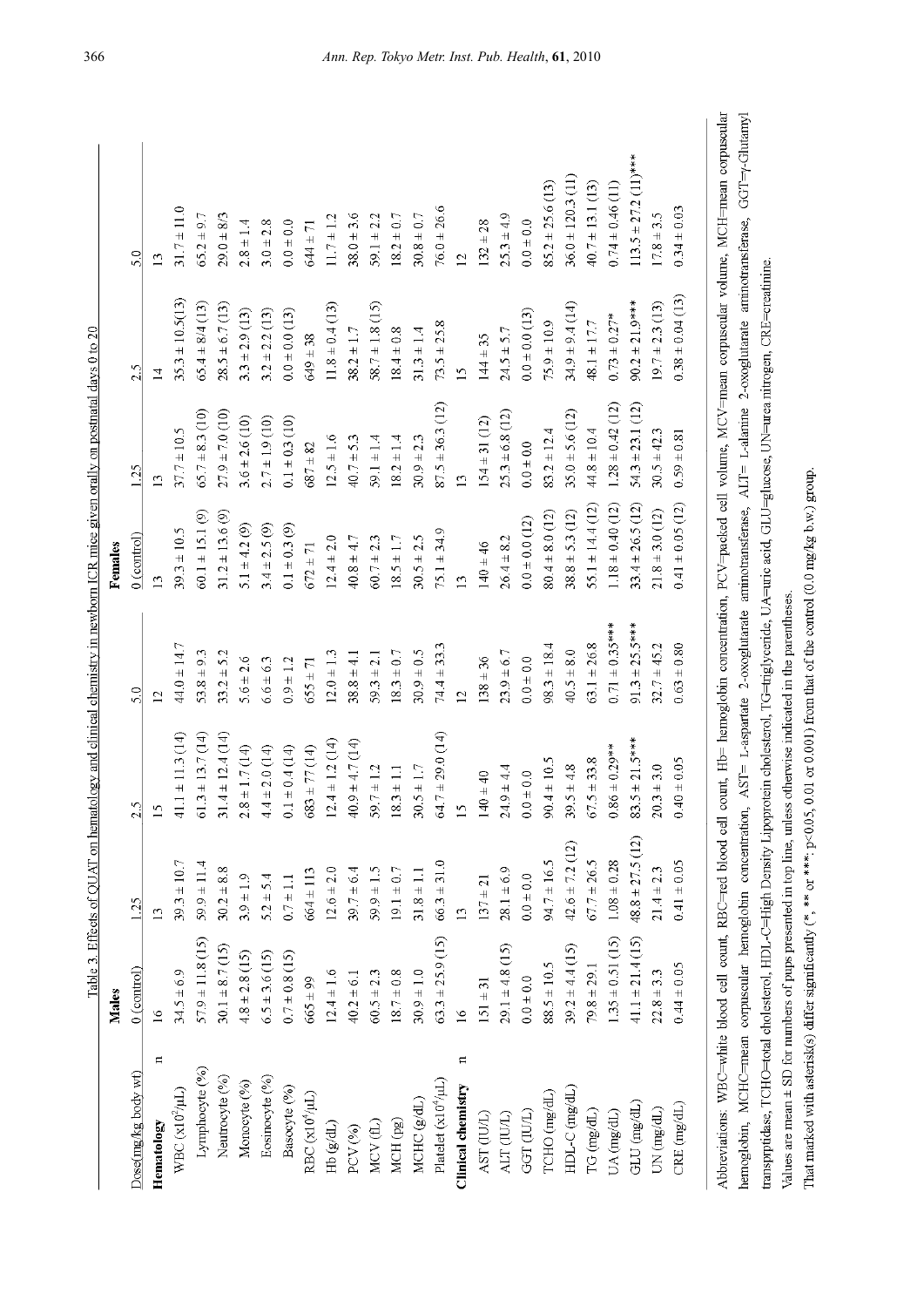|                                                           |                     |                   |                   | Table 4. Effects of QUAT on organ weight in male and female adult ICR mice given orally 21 consecutive days |                   |                  |                   |                   |
|-----------------------------------------------------------|---------------------|-------------------|-------------------|-------------------------------------------------------------------------------------------------------------|-------------------|------------------|-------------------|-------------------|
|                                                           | <b>Males</b>        |                   |                   |                                                                                                             | Females           |                  |                   |                   |
| Dose(mg/kg body wt)                                       | $0$ (control)       | 2.5               | 5.0               | 10.0                                                                                                        | $0$ (control)     | 2.5              | 5.0               | 10.0              |
| 冒                                                         | 5                   | ١n                | 5                 | $\sqrt{2}$                                                                                                  |                   | V.               | 5                 | n                 |
| Body weight (g)                                           |                     |                   |                   |                                                                                                             |                   |                  |                   |                   |
| Initial                                                   | $39.65 \pm 2.00$    | $39.78 \pm 2.00$  | $39.99 \pm 3.64$  | $40.12 \pm 5.76$                                                                                            | $31.62 \pm 2.49$  | $31.75 \pm 2.32$ | $31.79 \pm 3.53$  | $31.76 \pm 4.09$  |
| Final                                                     | 40.49±2.01          | $36.96 \pm 3.59$  | $35.59 + 7.27$    | $38.18 \pm 5.98(4)^{1}$                                                                                     | $30.56 \pm 2.39$  | $31.14 \pm 2.89$ | $27.26 + 3.27$    | $25.60 + 2.03$    |
| $\Box$<br>Necropsy                                        |                     |                   |                   |                                                                                                             |                   |                  |                   |                   |
| Liver (g)                                                 | $2.084 + 0.170$     | $1.717 + 0.290$   | $1.485 \pm 0.452$ | $.757 \pm 0.321$                                                                                            | $1.506 \pm 1.236$ | $598 \pm 1.222$  | $1.182 \pm 0.167$ | $.187 \pm 0.171$  |
| $(g/100 g$ body wt.)                                      | $5.143 \pm 0.241$   | $4.622 \pm 0.398$ | $4.128 + 0.969$   | $4.576 \pm 0.488$                                                                                           | $4.913 + 0.510$   | 5.177±0.975      | $4.339 + 0.418$   | $4.616 \pm 0.306$ |
| Kidney (mg)                                               | $712.4 \pm 143.3$   | 525.9±87.1        | 543.2±78.9        | 621.5±49.1                                                                                                  | 411.8±26.2        | 448.6±51.6       | $352.0 + 55.6$    | 342.9±48.3        |
| $(\mathrm{mg}/100~\mathrm{g}~\mathrm{body}~\mathrm{wt.})$ | $1772 + 412$        | 1419±147          | 1545±159          | $1665 + 309$                                                                                                | $1350 + 59$       | 1445±161         | $1287 + 80$       | $1336 \pm 119$    |
| Spleen (mg)                                               | $122.7 \pm 15.2$    | $77.6 + 22.5$     | $82.4 + 30.5$     | $85.1 \pm 25.1$                                                                                             | $129.1 \pm 34.4$  | $122.1 + 27.7$   | 79.7±14.1         | 70.4±28.5*        |
| $(\mathrm{m}\mathrm{g}/100~\mathrm{g}$ body wt.)          | $304 + 43$          | 209±50            | $227 \pm 71$      | 225±63                                                                                                      | 420±86            | $391 + 70$       | $293 + 42$        | $271 \pm 102$     |
| Thymus (mg)                                               | $28.3 + 9.1$        | $20.6 + 9.6$      | $18.5 \pm 11.2$   | $21.9 + 8.1$                                                                                                | $38.5 \pm 11.6$   | $31.3 \pm 10.4$  | 26.7±16.2         | $15.5 \pm 10.3$   |
| $(\mathrm{mg}/100~\mathrm{g}~\mathrm{body}~\mathrm{wt.})$ | 69.7±20.9           | $55.0 + 24.1$     | 48.8±26.1         | 56.4±12.7                                                                                                   | $124.7 + 30.9$    | 99.7±28.5        | 96.6±54.5         | 59.4±36.9         |
| Lung $(mg)$                                               | $208.7 + 31.6$      | 280.2±69.5        | $199.9 \pm 14.5$  | $190.5 + 8.9$                                                                                               | $176.6 \pm 13.4$  | $182.9 \pm 18.4$ | $168.5 \pm 15.4$  | $166.6 \pm 12.7$  |
| $(mg/100 g$ body wt.)                                     | 06 <sup>#2</sup> 15 | $773 + 234$       | 579±112           | $506 \pm 73$                                                                                                | 884±08            | 388±45           | $626 + 97$        | $651 + 29$        |
| Heart (mg)                                                | $172.6 \pm 14.9$    | $154.0 \pm 18.9$  | 145.6±15.9        | $146.8 \pm 10.6$                                                                                            | $126.8 \pm 14.0$  | $138.6 \pm 13.5$ | $110.2 \pm 14.3$  | $108.1 \pm 15.4$  |
| $(\mathrm{mg}/100~\mathrm{g}~\mathrm{body}~\mathrm{wt.})$ | $428 + 50$          | 416±29            | 416±44            | 389±39                                                                                                      | $415\pm33$        | 446±35           | $404\pm18$        | $421 + 38$        |
| Adrenal (mg)                                              | $4.9 + 0.8$         | $5.2 + 0.3$       | $4.4 \pm 0.8$     | $4.9 + 0.5$                                                                                                 | $10.1 + 1.9$      | 8.9±1.0          | $7.5 \pm 1.7$     | $8.2 + 1.0$       |
| $(mg/100 g$ body wt.)                                     | $12.2 + 2.5$        | $14.2 \pm 2.3$    | $12.9 + 4.6$      | $13.1 \pm 1.8$                                                                                              | $33.4 \pm 7.5$    | $28.6 \pm 1.6$   | 27.8±6.2          | $32.2 + 4.9$      |
| Testis (mg)                                               | 259.6±58.4          | $252.5 + 24.8$    | $251.8 + 48.9$    | $252.5 \pm 19.5$                                                                                            |                   |                  |                   |                   |
| $(\mathrm{mg}/100~\mathrm{g}~\mathrm{body}~\mathrm{wt.})$ | 647±167             | 101#689           | $723 \pm 162$     | 89+029                                                                                                      |                   |                  |                   |                   |
| Ovary (mg)                                                |                     |                   |                   |                                                                                                             | $17.9 + 4.2$      | $28.8 \pm 13.6$  | $1.7 + 4.2$       | $12.4 + 4.4$      |
| $(mg/100 g$ body wt.)                                     |                     |                   |                   |                                                                                                             | $58 + 10$         | $91 + 37$        | $43 + 14$         | $48 + 13$         |

Values are mean ± SD for numbers of mice presented in upper line, unless otherwise indicated in the bracket.

 $^{1)}$  : One male in the 10.0 mg/kg body wt. group was died during administration period.

That marked with asterisk differ significantly (\*: p<0.05) from that of the control (0 mg/kg body wt.) group.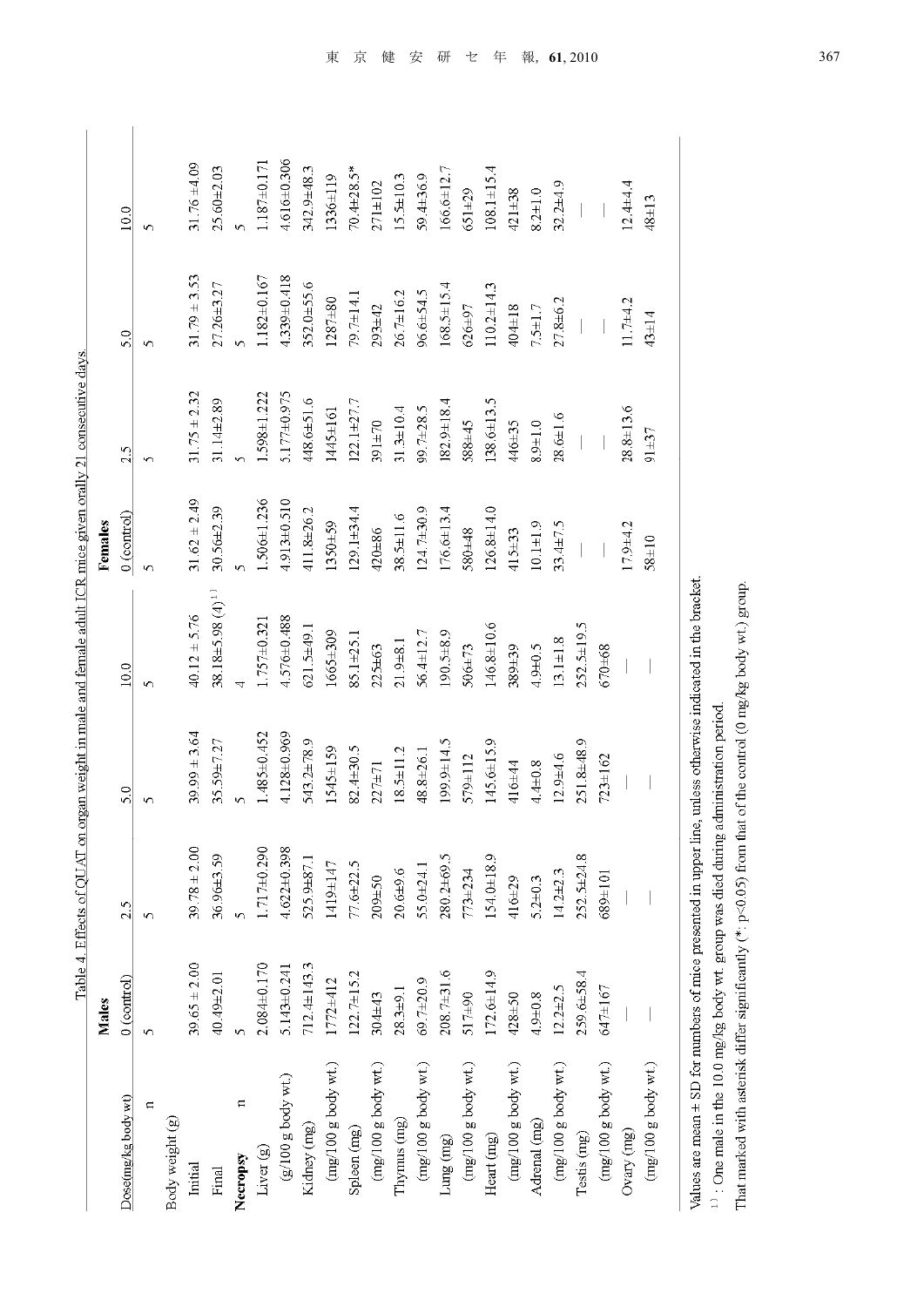の 5.0 mg/kg 投与群の実摂餌量が、対照群より有意に低か った(以上,データは示していない). Table 1 に, 新生仔 の生育状況を示した.投与開始後 1 から 4,6,14 日に投与 群の雄新生仔に,投与開始後 1 から 5,8, 11, 12, 14, 21 日に投与群の雌新生仔に、また、投与開始後2から4日に 対照群の雌新生仔の死亡が見られた. 投与終了日,対照群 の雌新生仔1匹が事故で死亡し、統計から除外した. 死亡 率は,雌雄とも投与群全体で用量に相関して有意に高くな った.また,投与群別の対照群との比較では,雄新生仔の 全ての投与群と雌新生仔の 2.5 mg/kg 投与群および 5.0 mg/kg 投与群で死亡率が有意に高かった. 投与開始後 6, 8 から 17,19 および 20 日の 2.5 mg/kg 投与群の雄新生仔の 体重,および,投与開始後 11 から 17 日の 2.5 mg/kg 投与 群の雌新生仔の体重が,対照群よりわずかだが有意に高く (データは示していない),投与開始後21日の5.0 mg/kg 投 与群の雌新生仔の体重が、対照群より有意に低かった. 耳 介分離,毛生,門歯萌出および眼瞼開裂の時期は,雌雄の どの投与群においても,対照群と有意差はなかった.

Table 2 に,雌雄の新生仔の臓器重量を示した.雌雄の 5.0 mg/kg 投与群の肝臓実重量および相対(体重あたり)重量, 雌 2.5 mg/kg 投与群の肝臓相対重量,雄 5.0 mg/kg 投与群 の脾臓実重量および相対重量,雄 5.0 mg/kg 投与群の胸腺 実重量および雌 5.0 mg/kg 投与群の卵巣実重量が, 対照群 に比べて有意に低かった. 5.0 mg/kg 投与群の雌新生仔の 肺相対重量が,対照群に比べて有意に高かった.

Table 3 に, 雌雄の新生仔の血球検査と血液(血漿)生化 学検査の結果を示した. 全ての投与群の雌雄の新生仔で, 血球検査,白血球百分率および血球形態観察において,対 照群との有意差や異常は見られなかった. 雄の 2.5 mg/kg 投与群と 5.0 mg/kg 投与群,および雌の 2.5 mg/kg 投与群で 尿酸値が有意に低かった. また, 雄雌の 2.5 mg/kg 投与群 と 5.0 mg/kg 投与群で血糖値が有意に高かった.

#### **2.** 成獣

投与開始後 17 日目に雄の 10.0 mg/kg 投与群の 1 匹が死 亡した(有意でない).投与期間中,11 日目の雄の 10.0 mg/kg 投与群の体重と,20日目の雌の10.0 mg/kg投与群の体重が, 対照群より有意に低かった.雄の 5.0 mg/kg 投与群の 14 お よび 16 日目の実摂餌量,雄の 10.0 mg/kg 投与群の 5, 6, 8 および9日目の実摂餌量と5日目の相対摂餌量が、対照群 に比べて有意に低かった(以上、データは示していない).

Table 4 に,雌雄の臓器重量の結果を示した.雌の 10.0 mg /kg 投与群の脾臓実重量が,対照群より有意に低かった.

Table 5 に, 雌雄の血球検査と血液(血漿)生化学検査の 結果を示した. 雄の 5.0 および 10.0 mg/kg 投与群の平均血 球容積と 10.0 mg/kg 投与群の平均血球へモグロビン量が対 照群より有意に低かった. 雌の 10.0 mg/kg 投与群のクレア チニン値が対照群より有意に高かった.

## 考 察

マウス新生仔への QUAT 1.25 mg/kg 体重以上の連続経 口投与で,対照群と比べて有意な死亡率増加傾向が見られ た.2.5 mg/kg 投与群の雌新生仔の体重が投与開始後 11 か ら 17 日に対照群より高かったのは,同腹の新生仔の死亡に よって,授乳状況が良かったことによると考えられる. 雄 新生仔で同様の結果が見られなかったのは、QUAT の投与 の影響で相殺されたと考えられる.生後 21 日目には,雌雄 の高用量投与群において,AST や ALT 値に変化はなかった ものの,肝臓重量の低下や,尿酸値の低下と血糖の上昇が 見られ、萎縮性の肝機能障害が示唆された.また、雌新生 仔の卵巣実重量の低下から,性成熟の遅れが示唆された. 成獣への投与では、雄の 10.0 mg/kg 投与群で 5 匹中 1 例に 死亡が見られ, 雌雄の 5.0 あるいは 10.0 mg/kg 投与は, 肝 臓,脾臓や胸腺の重量低下,尿酸値低下などの傾向が見ら れ,新生仔と成獣における QUAT による影響の類似および 感受性の相違が明らかになった. また、脾臓や胸腺の重量 低下は、免疫系への影響も示唆しており、詳細は、山口ら の報告 <sup>4)</sup>を参照されたい.

 本実験の結果,QUAT 連続投与の一般毒性の最大無作用 量 (NOAEL) は、マウス新生仔においては 1.25 mg/kg 体重 以下であったが,成獣においては 2.5 mg/kg 体重であった. 今後,新生仔における最大無作用量についてのさらなる検 討や病理組織学検査等の調査が必要と考えられる.また, QUAT は,布製品に噴霧する家庭用品に配合されることか ら,ヒトの生活環境における乳幼児および成人の摂取実態 調査も必要で,その結果によっては,吸入による安全性の 検討も必要と考えられる.

#### 謝 辞

血液生化学検査にご協力いただいた,本センター精度管 理室に深謝いたします.

#### 文 献

- 1) 藤谷知子,多田幸恵,高橋 博,他:東京都健安研セ 年報,**57**, 389-392, 2006.
- 2) 藤谷知子, 小縣昭夫, 高橋 博, 他: 東京都健安研セ 年報,**58**, 313-317, 2007.
- 3) 藤谷知子,小縣昭夫,高橋 博,他:東京都健安研セ 年報,**58**, 319-323 , 2007.
- 4) 山口敦美,藤谷知子,大橋則雄,他:東京都健安研セ 年報,**61**, 357-362, 2010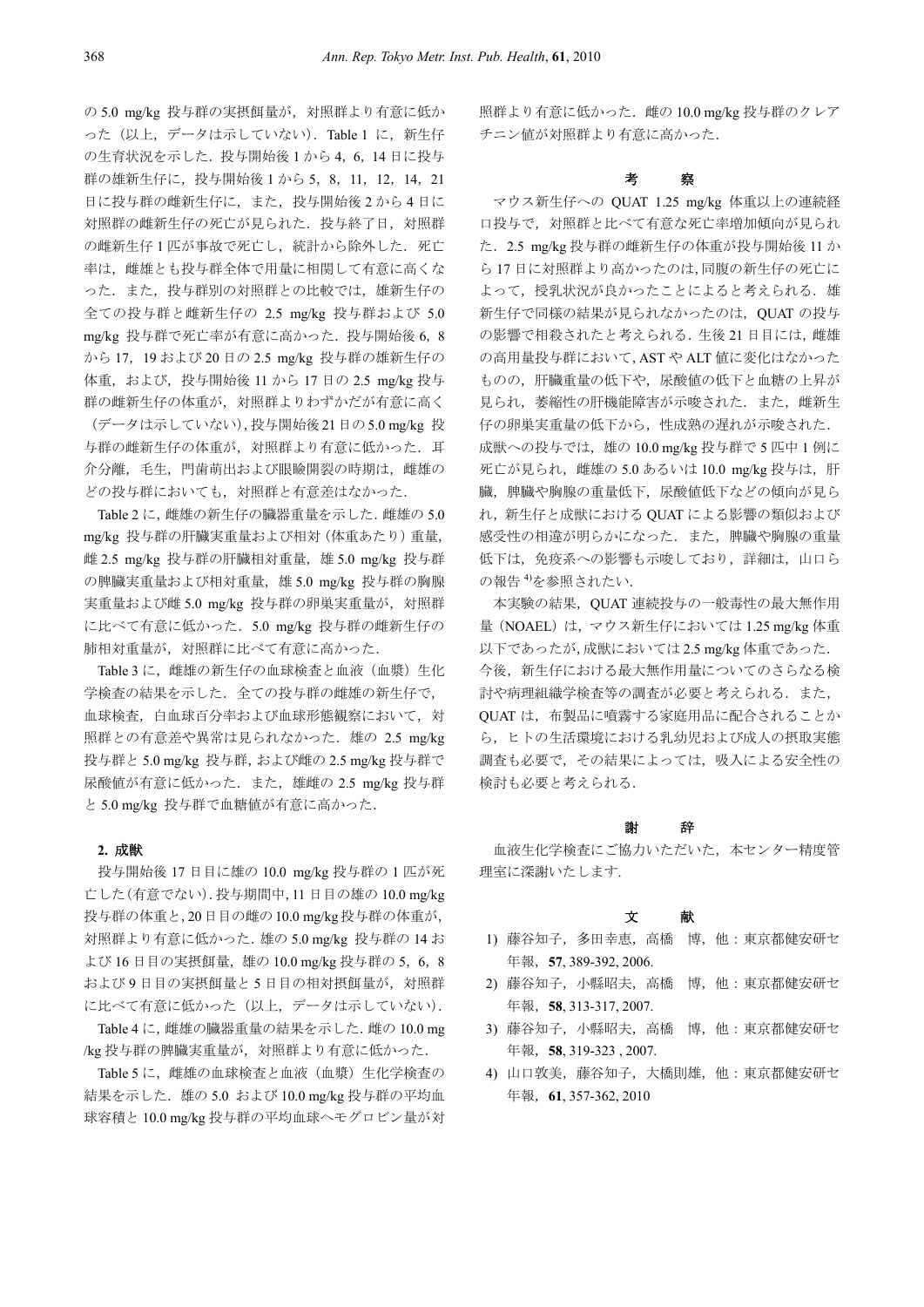Table 5. Effects of QUAT on hematology and clinical chemistry in male and female adult ICR mice given orally 21 consecutive days

|                                   | <b>Males</b>                     |                                  |                  |                  | <b>Females</b>  |                 |                 |                                      |
|-----------------------------------|----------------------------------|----------------------------------|------------------|------------------|-----------------|-----------------|-----------------|--------------------------------------|
| Dose(mg/kg body wt) $0$ (control) |                                  | 2.5                              | 5.0              | 10.0             | $0$ (control)   | 2.5             | 5.0             | 10.0                                 |
| $\mathbf n$                       | 5                                | 5                                | 5                | $\overline{4}$   | 5               | 5               | 5               | 5                                    |
| Hematology                        |                                  |                                  |                  |                  |                 |                 |                 |                                      |
| WBC $(x10^2/\mu L)$               | $40.6 \pm 57.8$                  | $27.6 \pm 17.8$                  | $28.8 \pm 10.1$  | $28.3 \pm 8.3$   | $48.2 \pm 13.3$ | $49.0 \pm 12.4$ | $39.4 \pm 21.5$ | $67.4 \pm 40.0$                      |
| RBC $(x10^4/\mu L)$               | $837 \pm 13$                     | $934 \pm 73$                     | $960 \pm 124$    | $875 \pm 66$     | $873 \pm 28$    | $827 \pm 56$    | $878 \pm 106$   | $938 \pm 74$                         |
| Hb(g/dL)                          | $14.2 \pm 0.2$                   | $15.4 \pm 0.8$                   | $15.6 \pm 2.0$   | $13.7 \pm 1.3$   | $13.8 \pm 0.3$  | $14.3 \pm 0.6$  | $14.3 \pm 1.2$  | $14.6 \pm 1.3$                       |
| PCV $(\% )$                       | $45.3 \pm 1.0$                   | $49.3 \pm 3.0$                   | $49.2 \pm 5.5$   | $44.8 \pm 4.6$   | $47.3 \pm 1.1$  | $46.2 \pm 2.6$  | $47.5 \pm 4.5$  | $49.6 \pm 4.1$                       |
| MCV (fL)                          | $54.1 \pm 0.8$                   | $52.9 \pm 1.7$                   | $51.3 \pm 1.2^*$ | $51.2 \pm 1.7^*$ | $54.2 \pm 0.9$  | $56.0 \pm 0.8$  | $54.3 \pm 1.8$  | $52.9 \pm 0.9$                       |
| MCH (pg)                          | $17.0 \pm 0.4$                   | $16.5 \pm 0.5$                   | $16.3 \pm 0.5$   | $15.7 \pm 0.4**$ | $15.9 \pm 0.3$  | $17.3 \pm 0.5$  | $16.3 \pm 0.6$  | $15.5 \pm 0.3$                       |
| MCHC (g/dL)                       | $31.4 \pm 0.7$                   | $31.3 \pm 0.8$                   | $31.8 \pm 0.7$   | $30.7 \pm 0.8$   | $29.3 \pm 0.2$  | $31.0 \pm 0.5$  | $30.1 \pm 0.4$  | $29.4 \pm 0.6$                       |
| Platelet $(x10^4/\mu L)$          | $93.6 \pm 7.3$                   | $113.8 \pm 17.5$ 99.2 $\pm$ 54.4 |                  | $105.3 \pm 46.8$ | $77.2 \pm 40.4$ | $90.2 \pm 10.0$ |                 | $112.5 \pm 13.7$ $102.3 \pm 29.0$    |
| <b>Clinical chemistry</b>         |                                  |                                  |                  |                  |                 |                 |                 |                                      |
| AST (IU/L)                        | $98 \pm 14$                      | $187 \pm 92$                     | $195 \pm 113$    | $105 \pm 41$     | $169 \pm 63$    | $145 \pm 44$    | $182 \pm 107$   | $237 \pm 93(4)$                      |
| ALT (IU/L)                        | $28.6 \pm 3.7$                   | $52.8 \pm 30.6$                  | $89.8 \pm 88.0$  | $26.8 \pm 8.0$   | $29.0 \pm 33.4$ | $22.4 \pm 5.1$  | $73.8 \pm 96.3$ | $41.5 \pm 11.4(4)$                   |
| GGT (IU/L)                        | $0.0 \pm 0.0$                    | $0.0 \pm 0.0$                    | $0.0 \pm 0.0$    | $0.0 \pm 0.0$    | $0.0 \pm 0.0$   | $0.0 \pm 0.0$   | $0.0 \pm 0.0$   | $0.0 \pm 0.0(4)$                     |
| TCHO (mg/dL)                      | $122 \pm 27$                     | $144 \pm 27$                     | $126 \pm 28$     | $124 \pm 28$     | $97 \pm 15$     | $90 \pm 22$     | $92 \pm 17$     | $85 \pm 16(4)$                       |
| $HDL-C$ (mg/dL)                   | $67.4 \pm 14.7$                  | $73.9 \pm 18.3$                  | $68.0 \pm 17.5$  | $67.3 \pm 17.5$  | $44.6 \pm 9.5$  | $37.5 \pm 10.5$ | $42.5 \pm 10.4$ | $38.7 \pm 7.2(4)$                    |
| TG (mg/dL)                        | $104.9 \pm 31.7$ 77.8 $\pm 42.7$ |                                  | $66.6 \pm 34.8$  | $88.0 \pm 82.4$  | $69.3 \pm 30.7$ | $98.3 \pm 51.4$ | $42.6 \pm 32.8$ | $61.1 \pm 34.7(4)$                   |
| $UA$ (mg/dL)                      | $1.68 \pm 0.80$                  | $1.64 \pm 0.40$                  | $1.50 \pm 0.80$  | $1.03 \pm 0.33$  | $2.42 \pm 1.32$ | $1.24 \pm 0.81$ | $1.24 \pm 0.85$ | $0.90 \pm 0.57(4)$                   |
| GLU (mg/dL)                       | $91 \pm 26$                      | $93 \pm 19$                      | $115 \pm 68$     | $103 \pm 28$     | $71 \pm 42$     | $76 \pm 37$     | $118 \pm 19$    | $49 \pm 34(4)$                       |
| UN (mg/dL)                        | $31.2 \pm 3.5$                   | $23.5 \pm 8.4$                   | $25.1 \pm 11.3$  | $27.7 \pm 5.3$   | $22.8 \pm 3.3$  | $19.6 \pm 3.8$  | $17.7 \pm 5.0$  | $30.6 \pm 4.2(4)$                    |
| CRE (mg/dL)                       | $0.41 \pm 0.04$                  | $0.36 \pm 0.09$                  | $0.33 \pm 0.05$  | $0.37 \pm 0.09$  | $0.37 \pm 0.03$ | $0.37 \pm 0.02$ |                 | $0.37 \pm 0.02$ $0.46 \pm 0.04(4)^*$ |
|                                   |                                  |                                  |                  |                  |                 |                 |                 |                                      |

Abbreviations: WBC=white blood cell count, RBC=red blood cell count, Hb=hemoglobin concentration, PCV=packed cell volume, MCV=mean corpuscular volume, MCH=mean corpuscular hemoglobin, MCHC=mean corpuscular hemoglobin concentration, AST=L-aspartate 2-oxoglutarate aminotransferase, ALT=L-alanine 2-oxoglutarate aminotransferase, GGT=γ-Glutamyl transferase, TCHO=total cholesterol, HDL-C=High Density Lipoprotein cholesterol, TG=triglyceride, UA=uric acid, GLU=glucose, UN=urea nitrogen, CRE=creatinine.

Values are mean ± SD for numbers of mice presented in top line, unless otherwise indicated in bracket.

 $\overline{a}$ 

That marked with asterisk differ significantly (\* or \*\*: p<0.05 or 0.01) from that of the control (0 mg/kg body wt.) group.